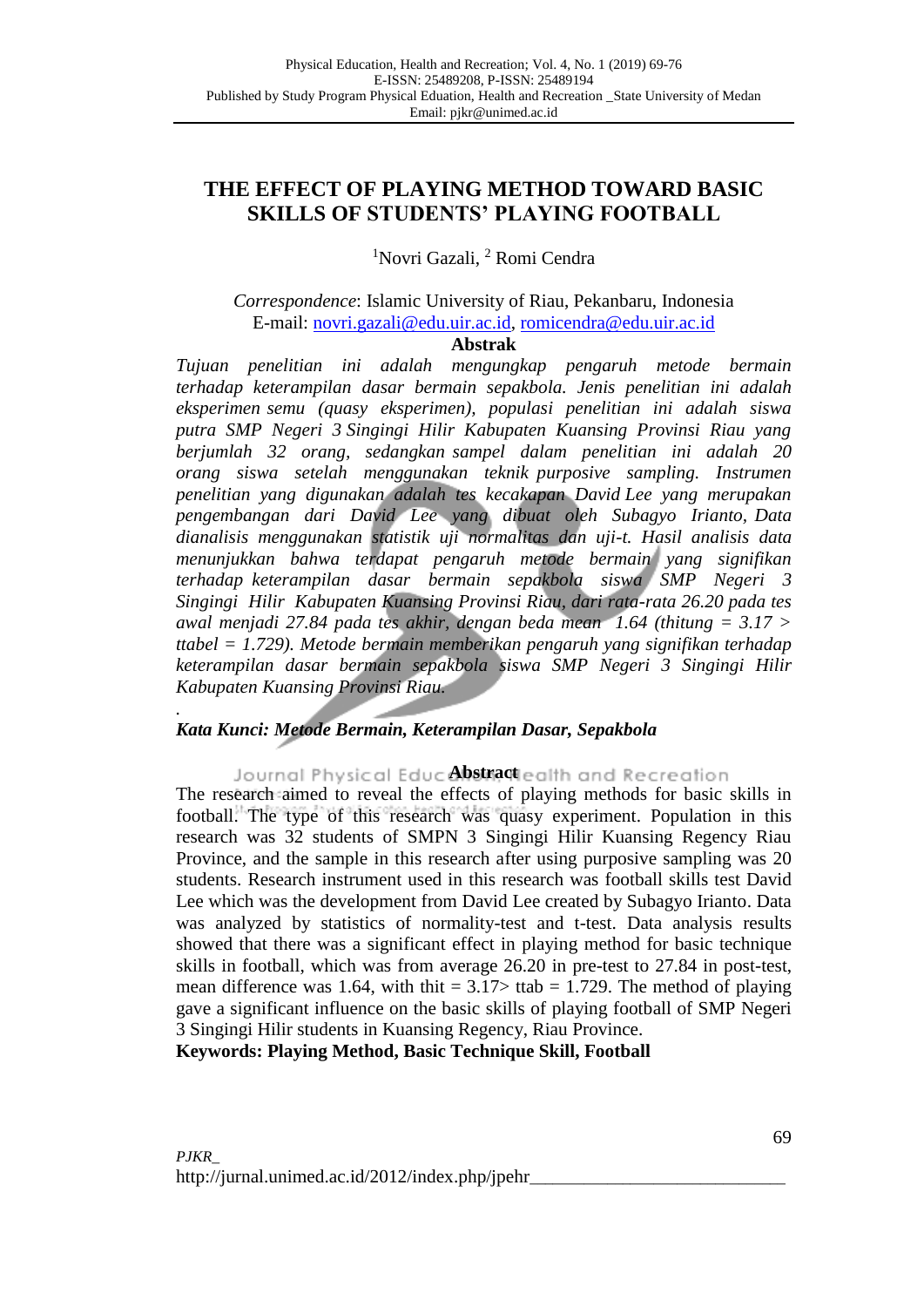### **Introduction**

Sport is a part of human life. Exercising can improve physical fitness or physical condition of a person so that they can do daily activities without experiencing significant fatigue. Through sports activities can form a healthy human body and have a disciplined character and high sportsmanship and ultimately form a quality human being. The development of sports in Indonesia now feels more advanced, this is inseparable from the participation of people who are increasingly aware and understand the importance of the function of the sport itself, in addition to the attention and support of the government also supports the development of sports in Indonesia.

Sport is one of the efforts in improving the quality of human resources that is why there is a need for training and sports development. As stated in UU Number 3 Clause 21 in 2005 concerning the National Sports System, namely: "The Government and Regional Governments must provide guidance and development of sports in accordance with their authorities and responsibilities, (2) training and development including sports, personnel, organizing, funding, methods, infrastructure and facilities as well as sports awards, (3) training and development of sports are carried out through sports introduction, monitoring, scouting and talent development and achievement improvement and (4) training and development are carried out through family, education and community based channels on the development of sports for everyone that lasts a lifetime ".

Based on the description above, it is clear that sport has very complex goals. One of them is in physical education at school, which is to conduct training in schools in order to produce students who are healthy, fit and also of good quality. Physical education is an integral part of total education that tries to achieve the goal of developing physical, mental, social and emotional fitness for the community by means of physical activity. Physical education and health is part of overall education, aims to develop aspects of physical fitness, movement skills, critical thinking skills, social skills, reasoning emotional stability, moral actions, aspects of healthy living patterns and the introduction of a clean environment through elected physical activities, health and sports are planned systematically to achieve national education goals.

SMP Negeri 3 Singingi Hilir, is one of the official educational institutions that has a role in fostering and developing physical education and sports students in Kuansing Regency, Riau Province, especially in football. One effort that can be done at SMP Negeri 3 Singingi Hilir is to teach and develop basic skills in students through physical education subjects and extracurricular activities in schools.

The importance of basic mastery of playing football in junior high schools as an illustration of the ability and skills level possessed is to face the Indonesian Education League (LPI) which is usually held every year. In order to master the basic skills of playing football, students must practice correctly and continuously on all the factors that determine or influence the mastery of those basic skills in playing football.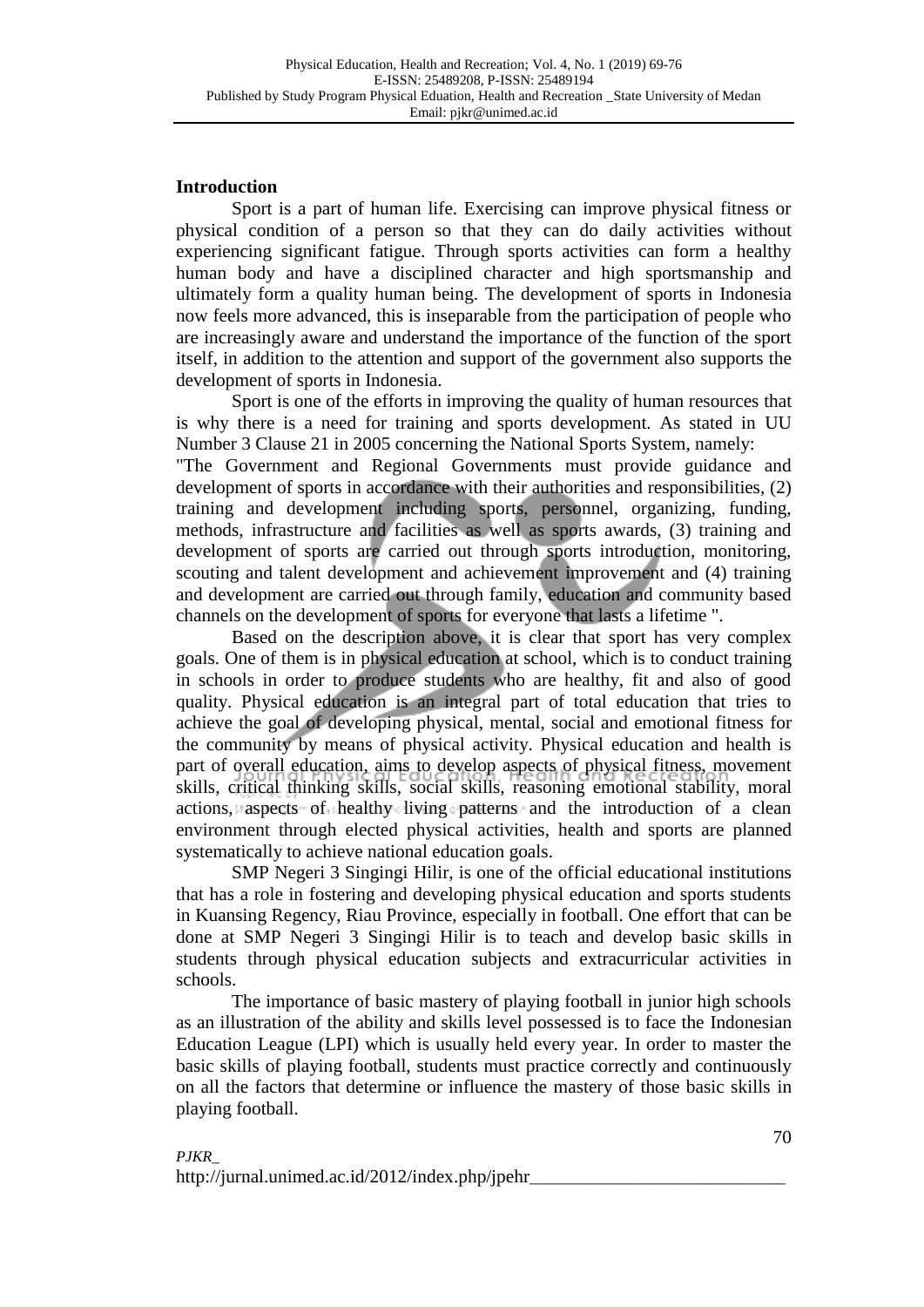The achievements of Singingi Hilir State Junior High School 3 obtained through football extracurricular activities two years ago were quite promising, because the Singingi Hilir State Junior High School 3 students won first place in the Indonesian Education League (LPI) in Kuansing District in 2012 and won second place in 2013. However, in 2014 there was a decrease in achievement and did not get any degree, this is because the basic skills of football in the students of SMP Negeri 3 Singingi Hilir are still not good.

This can be seen from the observations of researchers when students did exercises that were still errors in the implementation of basic football techniques. This mistake was like when a student did passing, passed the ball often was not right to the target or to his friend, while controlling or stopping the ball with legs or chest, the controlled ball is always loose and easily taken by the opponent. Likewise when dribbling ball did not look good enough, and when heading the ball the students looked a little stiff and the ball was not right on the forehead, then when shooting or kicking a ball came up with a lot of technical errors, for example when kicking there were still using the tip feet and when kicking the goal often did not lead to the goal.

Of course the lack of basic skills in playing football does not stand alone, this was influenced by a number of factors, either internal or external. Internal factors that influence the physical condition of students greatly affect the basic skills of playing football. Students who have good physical condition are expected to be able to undergo the training program given by the trainer or teacher, the weight or light intensity given will be lived well. Conversely, students who do not have a good physical condition have difficulty in undergoing a series of exercises given by the trainer or teacher, then the motivation of students in undergoing the training process affects the mastery of football playing skills. Those who have good motivation will always try to learn every movement of football techniques. Otherwise, students who have no motivation will be lazy to learn it, they tend to wait for the instructor to instruct them first.

Beside the internal factors above, there were external factors that influenced such as facilities and infrastructure in State Junior High School 3 Singingi Hilir which are inadequate, because the field used for football training was uneven ground, so when students did passing, dribbling, shooting, and controlling the ball was not optimal, the lack of balls used when doing football training, then the other external factor was there were still many physical education teachers in State Junior High School 3 Singingi Hilir who still did not have professional competence, such as not fully mastering physical education learning methods, so in developing learning material tended to focus on game activities based on experience rather than theoretical concepts.

Therefore, it is necessary to determine learning methods that can improve student learning outcomes in the mastery of basic skills playing football. Then in this study the teaching method that will be tried in the learning process of playing football's basic skills is the playing method.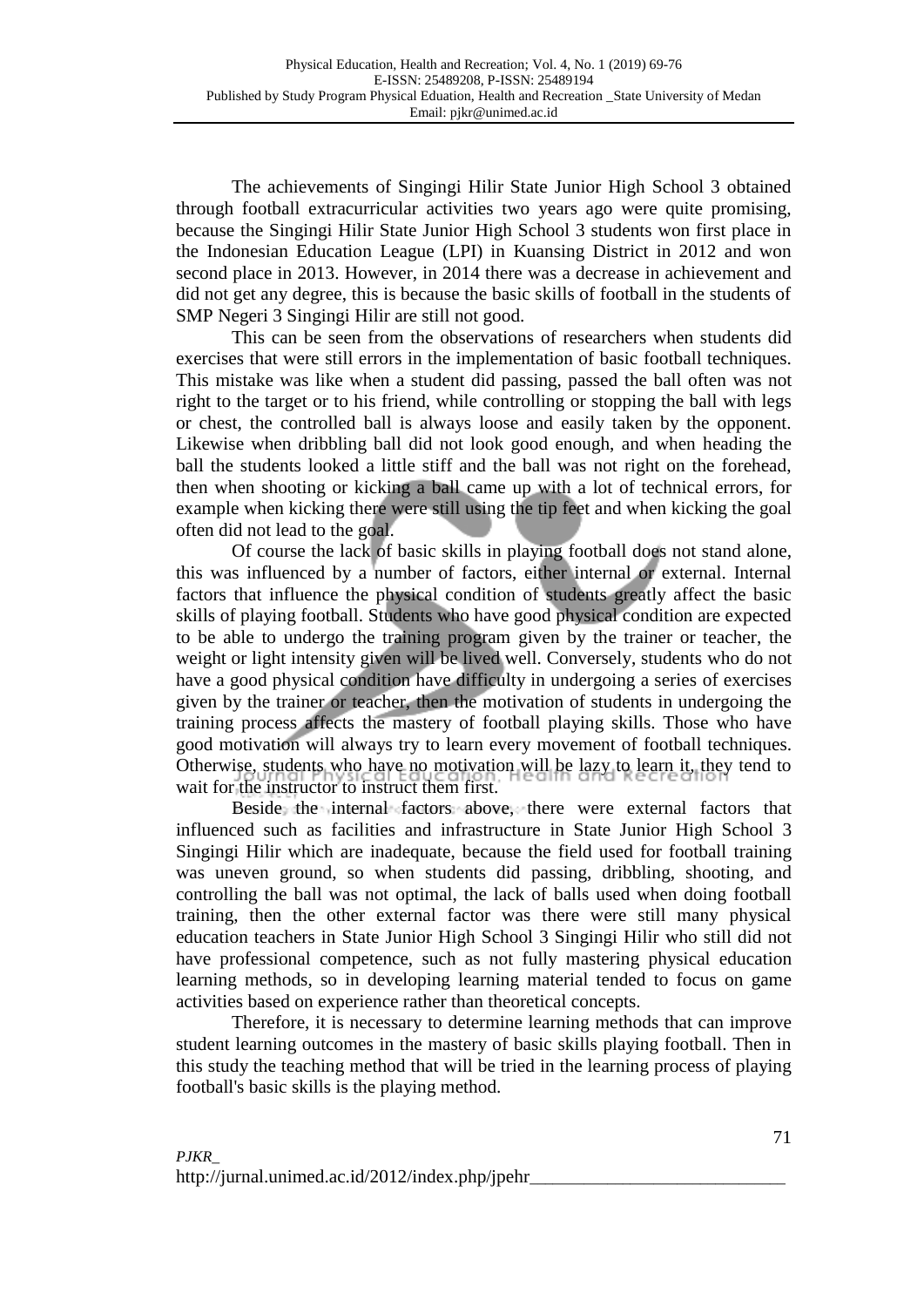The method of play is a method applied by a teacher in learning activities that are packaged in the form of play or games. Playing is a physical activity of children which is carried out with a sense of fun, simple and the relationship of play as a vehicle for achievement with pleasure. Zalfendi et al (2010) explained "the method of play is one of the physical learning forms that is given at all levels of education, only the portion and form and the method of play are given, must be adapted to aspects that exist in the curriculum and also the factors of age and physical development". Ismail (2006) stated "the method of playing is an activity carried out with or without using tools that can generate understanding or provide information, give pleasure, or develop imagination".

Budiyono (2009) stated in the implementation of learning applies a technique of playing sports in the form of games. Through games, it is expected to increase students' motivation and interest in learning to be higher, so that optimal learning outcomes will be obtained. Meanwhile according to the Ministry of National Education explained the method of playing aimed to teach the game so that children understand the benefits of certain game techniques by introducing certain game situations to children first.

Based on the definition of playing that has been stated above, the method of playing is a form of learning that applies the technique to a game or learns the techniques of a sport that is packaged in the form of a game. In the implementation of playing methods, students learn the techniques of a sport which is packaged in the form of games. From the games carried out there are those who win and there are those who lose. The playing method given at the time of treatment is the method of playing football, where students play games that lead to the process of playing basic football skills.

Playing method is a form of learning that applies techniques to a game. Do not rule out the possibility of bad or low techniques resulting in less interesting games. For this reason, a teacher must be able to handle it. Lutan et al (2000) stated, when the teacher realizes that the low quality of the game is caused by the low ability of the skill, the teacher has several options as follows: (1) The teacher can continue to play the game for some time so that students catch the general idea of the game they are doing, 2) The teacher can return to the lower stages of learning and let students practice combining skills without pressure to master the strategy, (3) The teacher can change skills at a simpler and more mastered level so students can concentrate on learning to play strategies.

# **Method**

This study used a quasi-experimental type of research (quasi experiment) with the aim of this study to see the effect of playing methods on the basic skills of playing football. The independent variable in this study was the playing method, while the dependent variable was the basic skill of playing football in students of State Junior High School 3 Singingi Hilir Kuansing Regency, Riau Province.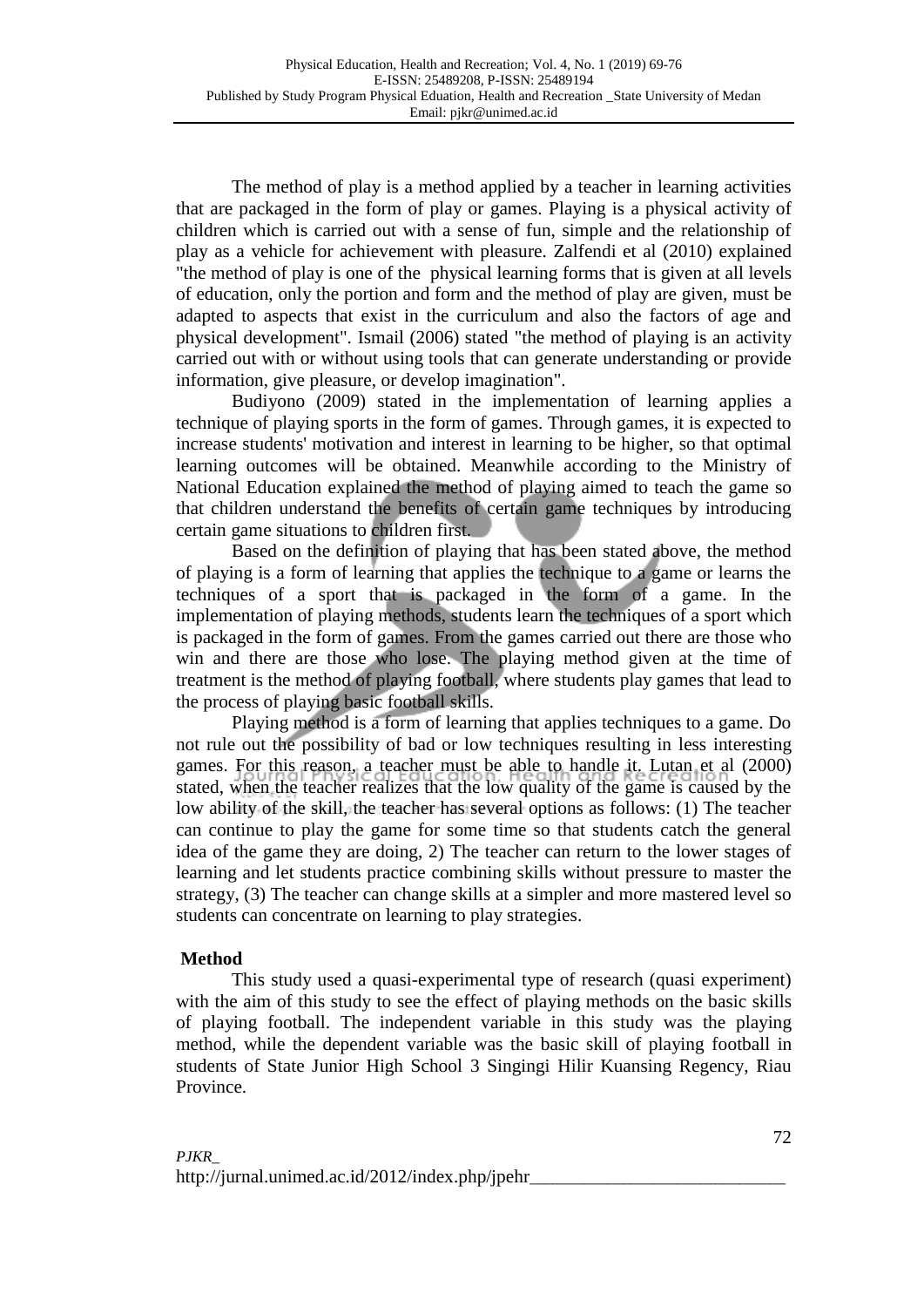Before the treatment was conducted, giving a pre-test (initial test) to the sample first. This pre-test aimed to obtain preliminary data about the basic skills in playing football owned by students. After the pre-test, the samples were treated using the playing method. After the treatment was given as many as 12 times the meeting, the sample was given a post-test (final test) which aimed to obtain the final data about the basic skills of playing football.

The population of this research was all students of State Junior High School 3 Singingi Hilir Kuansing Regency, Riau Province who participated in the football extracurricular activities as many as 32 people. The sample was homogeneous because only men are the objects under study. The sampling technique in this study used purposive sampling with certain considerations. Based on this, the researchers determined the sample in this study were male students of class VII and VIII totaling 20 people. Because of additional study in preparation for the final national examination, grade IX students did not get permission from the principal to be sample

This research instrument used a football skill test, the development of David Lee's proficiency test, which was a development of David Lee made by Subagyo Irianto, this test was hopefully more refined than the original test so that it met the needs / demands of football's progress and development at this time, specifically dealing with state junior high school students 3 Singingi Hilir to be able to evaluate the programs that have been run.

This test was a series of tests so that this test was simpler both in terms of equipment, staff, time and place / area used. The elements assessed / measured are elements of basic football techniques which include dribbling, stopping / controlling under ball, passing / shooting. Irianto (2010) said:

The development test of the "David Lee proficiency test" has been declared valid, reliable, and objective, so that this test can be used as a standard test to measure the level of football playing skills for students of SSB KU 14-15 years. This is evidenced from the results of research showing that concurrent validity of the test results obtained by calculation of 0.484 which means valid and reliability of the test results obtained rh =  $0.942$  greater than rt =  $0.023$  means reliable. The data obtained was processed by "t test". Before the data was processed, an analysis of the requirements test was conducted, namely the normality test using the Liliefors Test with a significance level of  $\alpha = 0.05$ .

## **Discussion**

The results of measurement data for the initial test data in this group consisting of 20 samples  $(n = 20)$ , obtained the basic skills of playing football with the best time 22.14, lowest time 32.36, median 27.97, standard deviation 3.05, average score (mean) 27.84, while from the results of the final test data analysis after being treated 12 times the best time found was 19.30, the lowest time was 30.56, the median was 26.24, the average score was 26.20, and the standard deviation was 3.05. In order to be clearer about the results of playing method data on the basic skills of playing football of State Junior High School 3

http://jurnal.unimed.ac.id/2012/index.php/jpehr*\_\_\_\_\_\_\_\_\_\_\_\_\_\_\_\_\_\_\_\_\_\_\_\_\_\_\_\_\_\_\_\_\_*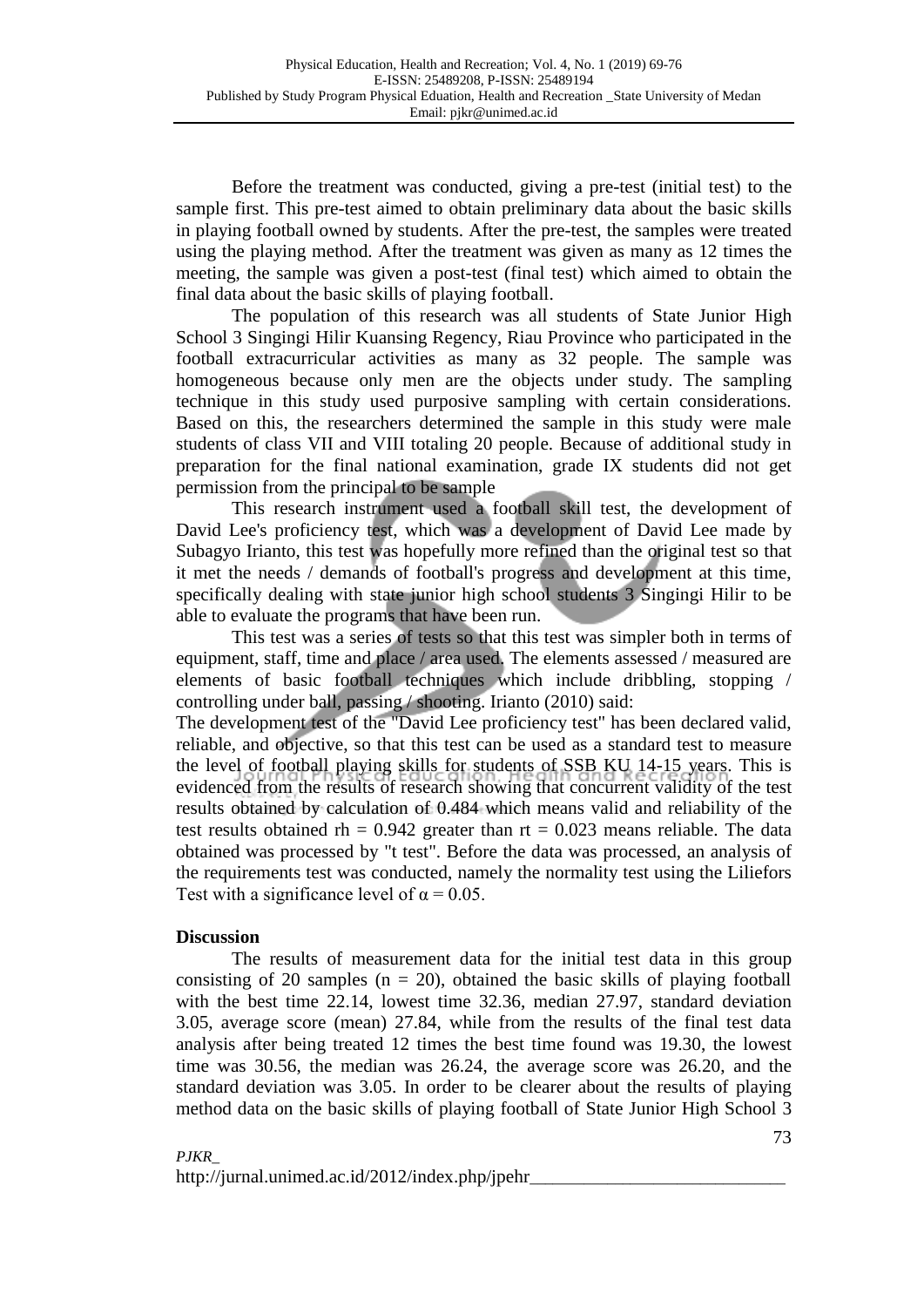Singingi Hilir students in Kuansing Regency, Riau Province, it can be seen in Table 1.

| $\frac{1}{2}$ $\frac{1}{2}$ $\frac{1}{2}$ $\frac{1}{2}$ $\frac{1}{2}$ $\frac{1}{2}$ $\frac{1}{2}$ $\frac{1}{2}$ $\frac{1}{2}$ $\frac{1}{2}$ |           |                       |                     |      |                   |      |  |  |  |
|---------------------------------------------------------------------------------------------------------------------------------------------|-----------|-----------------------|---------------------|------|-------------------|------|--|--|--|
| N <sub>0</sub>                                                                                                                              | Category  | <b>Interval Class</b> | <b>Initial Test</b> |      | <b>Final Test</b> |      |  |  |  |
|                                                                                                                                             |           |                       | Fa                  | Fr   | Fa                | Fr   |  |  |  |
|                                                                                                                                             | Very good | > 19,46               |                     | 0%   |                   | 5%   |  |  |  |
| 2                                                                                                                                           | Good      | $22,37 - 19,46$       |                     | 5%   |                   | 5%   |  |  |  |
| 3                                                                                                                                           | Enough    | $22,38 - 24,82$       | 3                   | 15%  |                   | 20%  |  |  |  |
|                                                                                                                                             | Poor      | $24,83 - 27,24$       |                     | 20%  |                   | 25%  |  |  |  |
|                                                                                                                                             | Very poor | < 27,24               | 12                  | 60%  |                   | 45%  |  |  |  |
| <b>Total</b>                                                                                                                                |           |                       | 20                  | 100% | 20                | 100% |  |  |  |

Table 1. Frequency Distribution of Initial Test Data Results and Final Test Group Playing Methods

Having rank in table 1, it could be seen that the results of the analysis of the initial test data for the group playing method scores on the basic skills of playing football with a very good category which none of the students got it, the good category was only 1 person (5%), the category was enough as many as 3 people (15%) , the category of lacking was 4 people (20%), and for the category of very less as many as 12 people (60%). Furthermore, for the final test results the basic skills score of playing football with a very good category got 1 person (5%), good category 1 person (5%), for the category enough 4 people (20%), for the category of less 5 people (25%), and very few 9 people (45%). In this study, the analysis of the test requirements were tested first with the data normality test to find out whether the data from the studied variables were normally distributed or could not be used Lilliefors test with a significance level of  $\alpha = 0.05$ . Lilliefors test hypothesis:

Ho: L observation < Ldata table is normally distributed

Ha: L observation > Ldata table is not normally distributed

Study Program. Physical Education, Health and Recreation

| Data                          | Lobservation | Ltable | <b>Remarks</b> |
|-------------------------------|--------------|--------|----------------|
| Playing Method (Initial Test) | 0.0939       | () 19  | Normal         |
| Playing Method (Final Test)   | 0.1389       | 0.20   | Normal         |

The statistical test was a t-test which sees the effect of the average count in the same group with a significance level of 0.05. Preliminary test results of basic skills in playing football of State Junior High School 3 Singingi Hilir students in Kuansing Regency, Riau Province by using the method of playing with a sample of 20 obtained basic skills of playing football with the best time of 22.14, lowest time of 32.36, median of 27.97, standard deviation 3.05, mean score 27.84. Furthermore, the final test results of basic skills in playing football using the playing method after being treated 12 times were found to be the best time 19.30,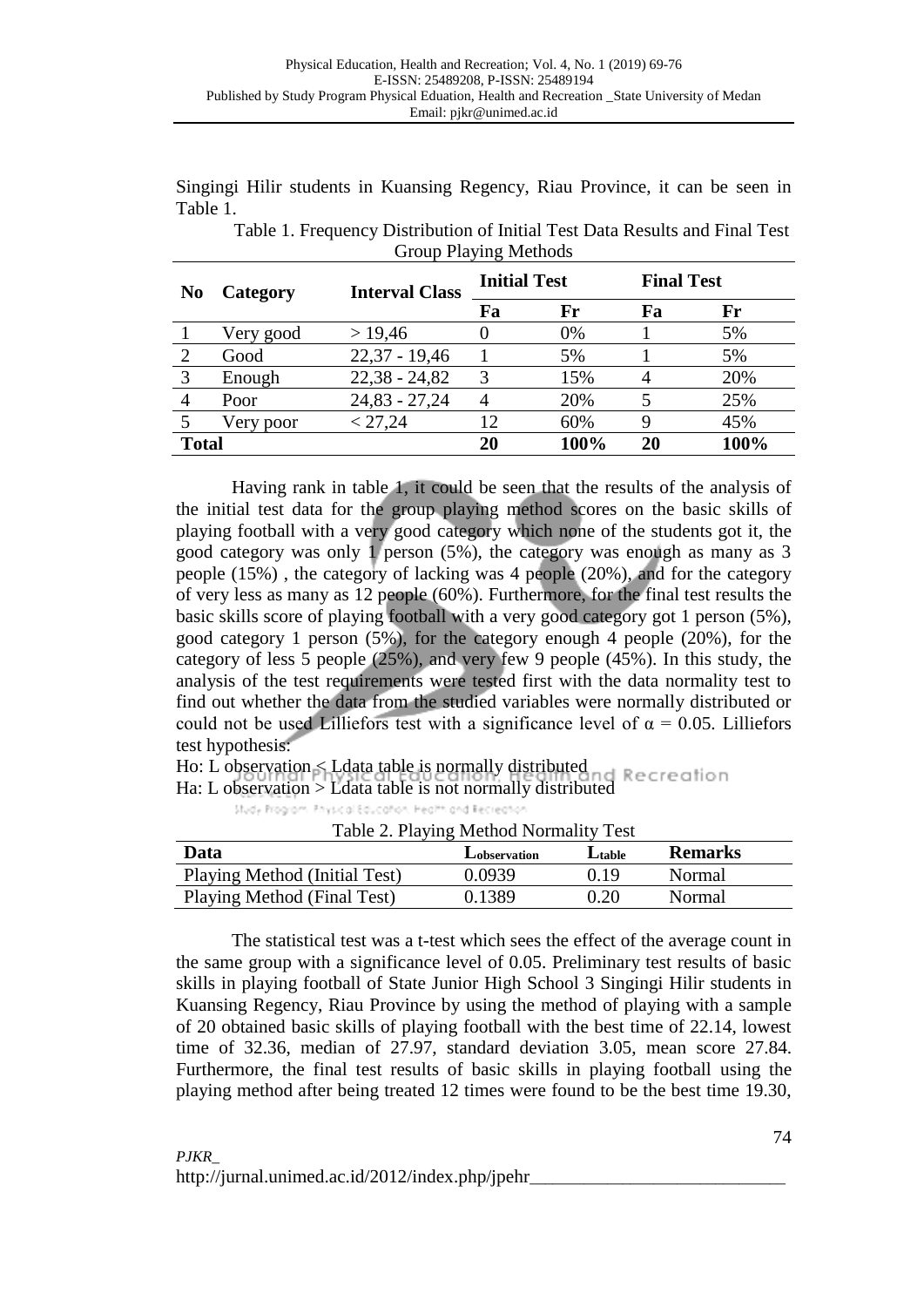the lowest time 30.56, the median 26.24, the average score (mean) 26.20, and the standard deviation 3.05. The results of hypothesis testing are presented in table 3.

| Table 3. Playing Method Hypothesis Test |             |      |                      |                      |                              |                                |  |  |  |  |
|-----------------------------------------|-------------|------|----------------------|----------------------|------------------------------|--------------------------------|--|--|--|--|
| <b>Playing Method</b>                   | <b>Mean</b> | - SD | $\mathbf{T_{count}}$ | $\mathrm{T_{table}}$ | <b>Test</b><br><b>Result</b> | <b>Remarks</b>                 |  |  |  |  |
| <b>Initial Test</b>                     | 27.8        | 3.05 | 3.17                 | 1.729                | Significant                  |                                |  |  |  |  |
| Final test                              | 26.2        | 3.06 |                      |                      |                              | Ho rejected and<br>Ha accepted |  |  |  |  |

From the final test results of the playing method group, after being treated as many as 12 meetings there was a significant increase of 1.64 to the basic skills of playing football. It was known from the initial test and the final test that was from an average score of 27.84 in the pre-test to 26.20 in the post-test. This meant that the hypothesis proposed in this study was accepted empirically correct.

The method of playing gave a significant influence on the basic skills of playing football of State Junior High School 3 Singingi Hilir students in Kuansing Regency, Riau Province. Suyatno (2005) stated that in the playing method if used wisely, can: (1) Getting rid of the seriousness that impedes, (2) eliminating stress in the learning environment, (3) improve the learning process, (4) building selfefficacy, (5) achieving the meaning of learning through experience, (6) focusing students as learning subjects. In the previous theoretical study that playing methods was effective in improving basic skills in playing football, because playing methods made students able to receive material easily, practice and understand what was given by the teacher so that what the teacher wants was achieved.

## **Conclusion**

Based on the results of the data analysis previously stated, it was concluded that the playing method has a significant influence on the basic skills of playing football for students of State Junior High School 3 Singingi Hilir Kuansing Regency, Riau Province, from an average of 26.20 on the initial test to 27.84 on the final test, with a mean difference of 1.64 ( $t = 3.17$  t table = 1.729).

# **References**

Budiyono, 2009. *Metodologi Penelitian Pendidikan*. Surakarta: UNS Press

- Irianto, S, 2010. *Pedoman Pelaksanaan Pengembangan Tes Kecakapan David Lee Untuk SSB Umur 14-15 Tahun*. Yogyakarta: UNY.
- Ismail, Andang, 2006. *Education Games* "*Menjadi Cerdas dan Ceria Dengan Permainan Edukatif"*. Yogyakarta: Pilar Media.

Lutan, R, 2000. *Supervisi Pendidikan Jasmani: Konsep dan Praktik*. Jakarta: Departemen Pendidikan Nasional.

Suyatno, 2005. *Permainan Pendukung Pembelajaran Bahasa dan Sastra*. Jakarta: Grasindo

http://jurnal.unimed.ac.id/2012/index.php/jpehr*\_\_\_\_\_\_\_\_\_\_\_\_\_\_\_\_\_\_\_\_\_\_\_\_\_\_\_\_\_\_\_\_\_*